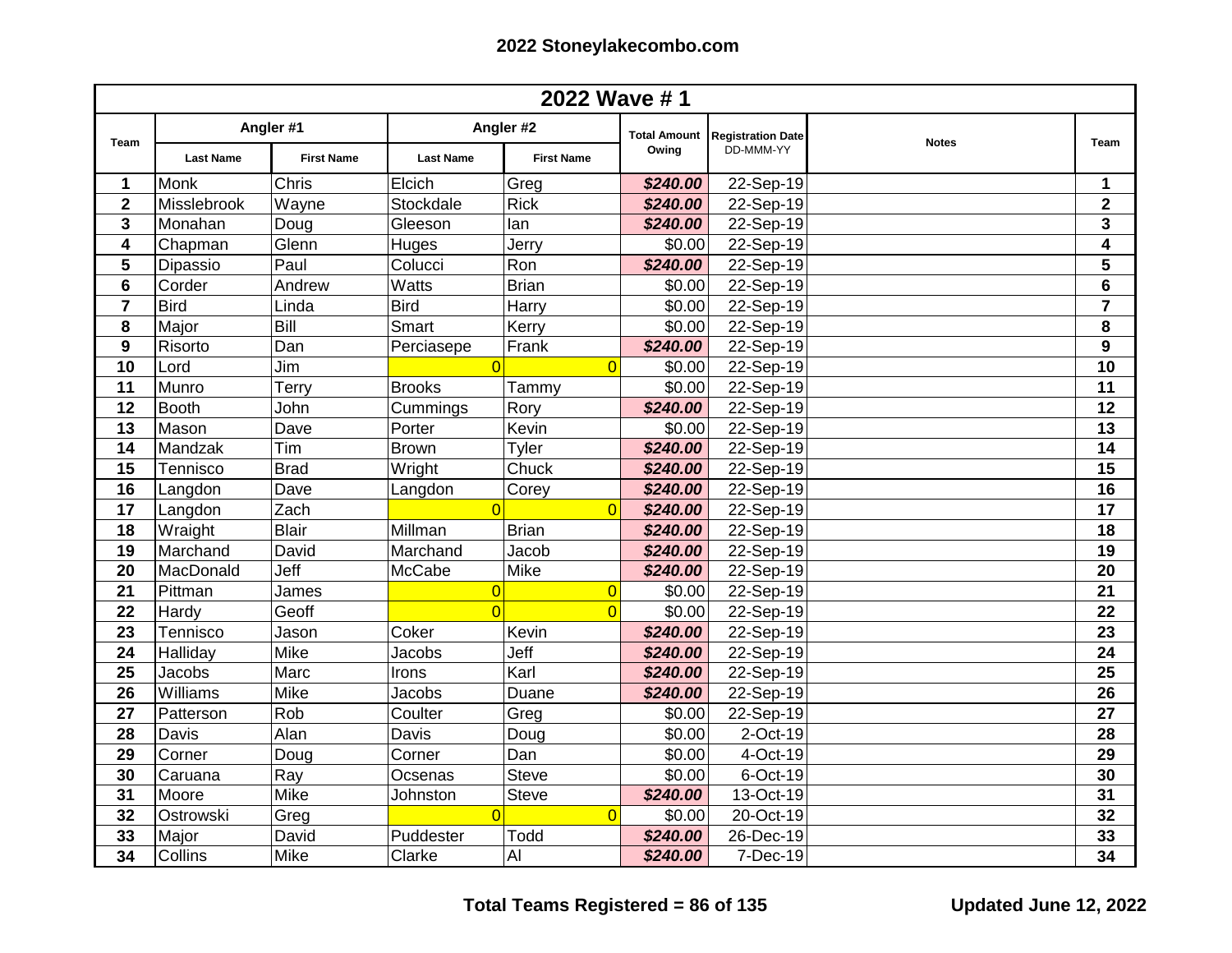| 2022 Wave #1 |                    |                   |                  |                   |                     |                          |              |                 |
|--------------|--------------------|-------------------|------------------|-------------------|---------------------|--------------------------|--------------|-----------------|
| Team         | Angler #1          |                   | Angler #2        |                   | <b>Total Amount</b> | <b>Registration Date</b> | <b>Notes</b> | Team            |
|              | <b>Last Name</b>   | <b>First Name</b> | <b>Last Name</b> | <b>First Name</b> | Owing               | DD-MMM-YY                |              |                 |
| 35           | Robinson           | Jason             | McIlmoyle        | Jessie            | \$240.00            | 3-Mar-20                 |              | 35              |
| 36           | Hyrtle Sr.         | <b>Mike</b>       | Hyrtle Jr.       | Mike              | \$240.00            | 18-Mar-20                |              | 36              |
| 37           | Gibbs              | Carter            | Atkinson         | Will              | \$0.00              | 4-Apr-20                 |              | 37              |
| 38           | Baschuck           | John              | <b>Hawkins</b>   | Cory              | \$0.00              | 19-May-20                |              | 38              |
| 39           | Bell               | Jason             | <b>Bell</b>      | John              | \$240.00            | 20-May-20                |              | 39              |
| 40           | MacDonald Sr. John |                   | MacDonald Jr.    | John              | \$0.00              | 5-Jun-20                 |              | 40              |
| 41           | Henderson          | Murray            | $\Omega$         | $\Omega$          | \$240.00            | 8-Jun-20                 |              | $\overline{41}$ |
| 42           | <b>Brown</b>       | Gordon            | <b>Bullock</b>   | Jim               | \$0.00              | 11-Jun-20                |              | $\overline{42}$ |
| 43           | McLatchey          | Daniel            | Clements         | Jeffrey           | \$0.00              | 15-Jun-20                |              | 43              |
| 44           | Evans              | Jesse             | Evans            | <b>Stewart</b>    | \$0.00              | 25-Jun-20                |              | 44              |
| 45           | Irons              | Fred              | Jacobs           | Russell           | \$0.00              | 2-Jul-20                 |              | 45              |
| 46           | <b>Scott</b>       | Kevin             | $\overline{0}$   | $\Omega$          | \$240.00            | 28-Mar-22                |              | 46              |
| 47           | Smith              | Sean              | Wilcox           | Jerret            | \$0.00              | 31-Mar-22                |              | 47              |
| 48           | Hill               | Dan               | $\overline{0}$   | $\Omega$          | \$0.00              | 25-Apr-22                |              | 48              |
| 49           | Minshull           | Jerry             | <b>Belbin</b>    | <b>Steve</b>      | \$0.00              | 28-Apr-22                |              | 49              |
| 50           | Crumpton           | Joey              | Adler            | <b>Bob</b>        | \$0.00              | 17-May-22                |              | 50              |
| 51           | Cascanette         | joe               | Mifsud           | Jeffery "Clay"    | \$0.00              | 22-May-22                |              | 51              |
| 52           | $\overline{0}$     | $\overline{0}$    | $\overline{0}$   | $\overline{0}$    | \$0.00              |                          |              | 52              |
| 53           | $\overline{0}$     | $\overline{0}$    | $\overline{0}$   | $\overline{0}$    | \$0.00              |                          |              | 53              |
| 54           | $\overline{0}$     | $\overline{0}$    | $\overline{0}$   | $\overline{0}$    | \$0.00              |                          |              | $\overline{54}$ |
| 55           | $\overline{0}$     | $\overline{0}$    | $\overline{0}$   | $\overline{0}$    | \$0.00              |                          |              | $\overline{55}$ |
| 56           | $\overline{0}$     | $\overline{0}$    | $\overline{0}$   | $\overline{0}$    | \$0.00              |                          |              | 56              |
| 57           | $\overline{0}$     | $\overline{0}$    | $\overline{0}$   | $\overline{0}$    | \$0.00              |                          |              | 57              |
| 58           | $\overline{0}$     | $\overline{0}$    | $\overline{0}$   | $\overline{0}$    | \$0.00              |                          |              | 58              |
| 59           | $\overline{0}$     | $\overline{0}$    | $\overline{0}$   | $\overline{0}$    | \$0.00              |                          |              | 59              |
| 60           | $\overline{0}$     | $\overline{0}$    | $\overline{0}$   | $\overline{0}$    | \$0.00              |                          |              | 60              |
| 61           | $\overline{0}$     | $\overline{0}$    | $\overline{0}$   | $\overline{0}$    | \$0.00              |                          |              | 61              |
| 62           | $\overline{0}$     | $\overline{0}$    | $\overline{0}$   | $\overline{0}$    | \$0.00              |                          |              | 62              |
| 63           | $\overline{0}$     | $\overline{0}$    | $\overline{0}$   | $\overline{0}$    | \$0.00              |                          |              | 63              |
| 64           | $\overline{0}$     | $\overline{0}$    | $\overline{0}$   | $\overline{0}$    | \$0.00              |                          |              | 64              |
| 65           | $\overline{0}$     | $\overline{0}$    | $\overline{0}$   | $\Omega$          | \$0.00              |                          |              | 65              |
| 66           | $\overline{0}$     | $\overline{0}$    | $\overline{0}$   | $\Omega$          | \$0.00              |                          |              | 66              |
| 67           | $\overline{0}$     | $\overline{0}$    | $\overline{0}$   | $\Omega$          | \$0.00              |                          |              | 67              |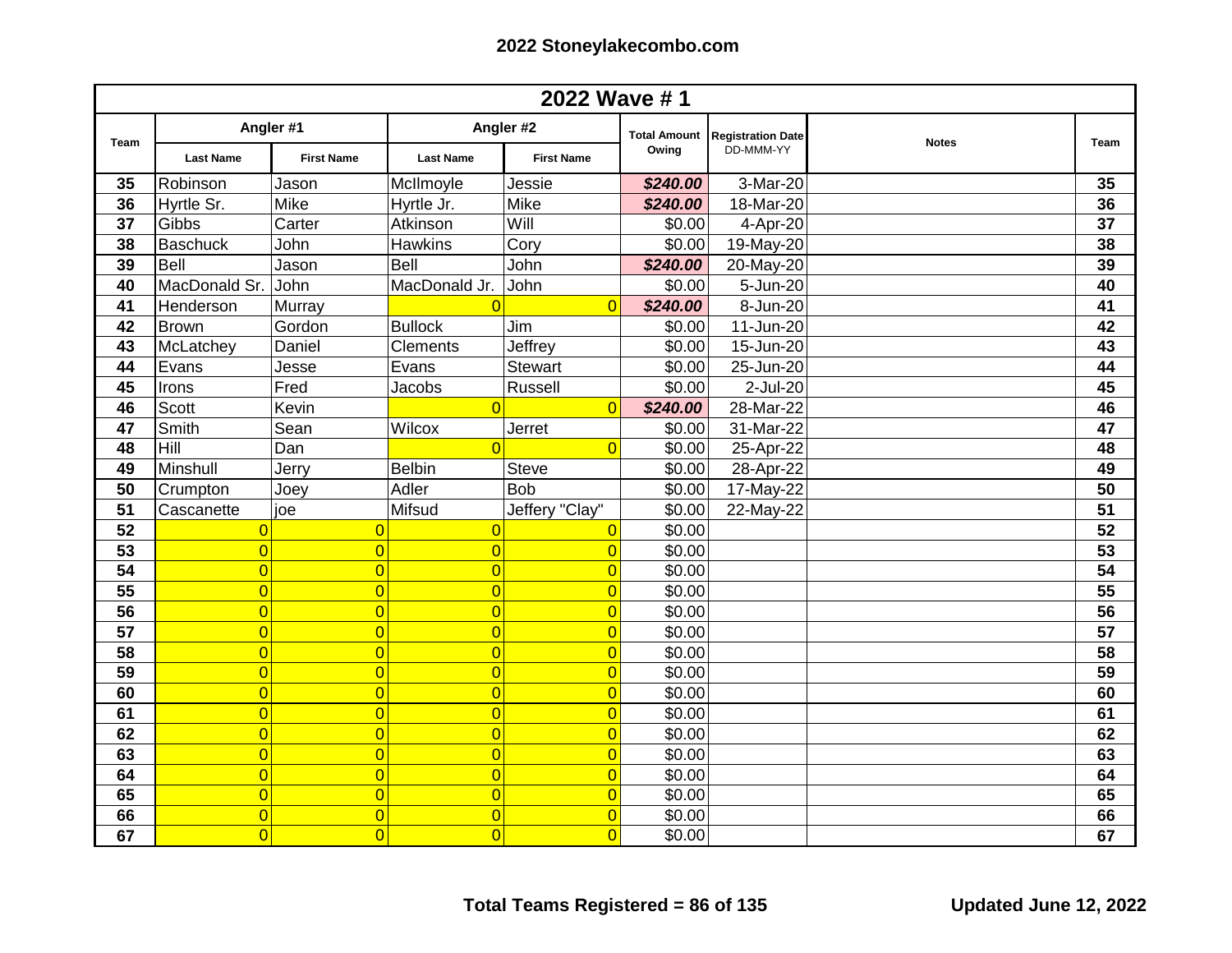| <b>2022 Wave #2</b> |                  |                            |                  |                   |                     |                          |              |                 |
|---------------------|------------------|----------------------------|------------------|-------------------|---------------------|--------------------------|--------------|-----------------|
| Team                | Angler #1        |                            | Angler #2        |                   | <b>Total Amount</b> | <b>Registration Date</b> | <b>Notes</b> | <b>Team</b>     |
|                     | <b>Last Name</b> | <b>First Name</b>          | <b>Last Name</b> | <b>First Name</b> | Owing               | DD-MMM-YY                |              |                 |
| 68                  | Dean             | Jarrod                     | $\Omega$         | $\Omega$          | \$240.00            | $22-Sep-19$              |              | 68              |
| 69                  | Mercer           | Andrew                     | Morgan           | Jack              | \$240.00            | 22-Sep-19                |              | 69              |
| 70                  | <b>Tucker</b>    | <b>Bob</b>                 | Perrault         | Dave              | \$0.00              | $22-Sep-19$              |              | 70              |
| 71                  | Robinson         | Randy                      | McDonald         | Larry             | \$0.00              | 22-Sep-19                |              | 71              |
| 72                  | Sinclair         | Louie                      | Stillman         | Corey             | \$0.00              | 22-Sep-19                |              | 72              |
| 73                  | Edwards          | Carey                      | $\overline{0}$   | $\overline{0}$    | \$0.00              | 22-Sep-19                |              | 73              |
| 74                  | Miceli           | Louie                      | Downey           | <b>Dick</b>       | \$240.00            | 22-Sep-19                |              | 74              |
| 75                  | Irons            | <b>Byron</b>               | Jacobs           | Nelson            | \$240.00            | 22-Sep-19                |              | 75              |
| 76                  | Jones            | Dan                        | Schoeler         | Mike              | \$240.00            | 22-Sep-19                |              | 76              |
| 77                  | Jones            | Mike                       | Funnel           | Andre             | \$240.00            | 22-Sep-19                |              | 77              |
| 78                  | Zimmer           | Tyler                      | Zimmer           | Garth             | \$240.00            | 22-Sep-19                |              | 78              |
| 79                  | Zanette          | Lou                        | Spinola          | George            | \$0.00              | 22-Sep-19                |              | 79              |
| 80                  | Cuccia           | Eugene                     | Gaylor           | <b>Steve</b>      | \$0.00              | 22-Sep-19                |              | 80              |
| 81                  | <b>Boyd</b>      | Dave                       | Harte-Maxwell    | Tim               | \$240.00            | 22-Sep-19                |              | 81              |
| 82                  | Capobianco       | Victor                     |                  | $\overline{0}$    | \$240.00            | 22-Sep-19                |              | 82              |
| 83                  | Dowler           | Dan                        | Crawford         | Chris             | \$240.00            | 22-Sep-19                |              | $\overline{83}$ |
| 84                  | <b>Barnard</b>   | Chris                      | <b>Barard</b>    | lan               | \$240.00            | $22-Sep-19$              |              | 84              |
| 85                  | Caco             | Larry                      | <b>Billings</b>  | Paul              | \$240.00            | 22-Sep-19                |              | 85              |
| 86                  | Jones            | Paul                       | Jones            | Larry             | \$240.00            | 22-Sep-19                |              | 86              |
| 87                  | Caco             | Chris                      | <b>Stewart</b>   | Andrew            | \$0.00              | 22-Sep-19                |              | 87              |
| 88                  | van der Vegt     | Joe                        | van der Vegt     | Thomas            | \$0.00              | 22-Sep-19                |              | 88              |
| 89                  | Stewart          | Gill                       | Nicholson        | Colin             | \$0.00              | 22-Sep-19                |              | 89              |
| 90                  | Copping          | $\overline{\mathsf{Jill}}$ | Copping          | <b>Bob</b>        | \$240.00            | 23-Sep-19                |              | 90              |
| 91                  | <b>Bolton</b>    | Jim                        | <b>Bolton</b>    | <b>Brennan</b>    | \$0.00              | 9-Oct-19                 |              | 91              |
| 92                  | Miskas           | Alex                       | $\Omega$         | $\Omega$          | \$240.00            | 22-Oct-19                |              | 92              |
| 93                  | McGoey           | John                       | Pammett          | Jeff              | \$0.00              | 24-Oct-19                |              | 93              |
| 94                  | Ryan             | Dave                       | Morrissey        | Edwin             | \$0.00              | 17-Jan-20                |              | 94              |
| 95                  | Burnigham        | John                       | Burningham       | Andrew            | \$0.00              | 8-Feb-20                 |              | 95              |
| 96                  | Quesnelle        | Michael                    | Quesnelle        | Janet             | \$0.00              | 22-Feb-20                |              | 96              |
| 97                  | Wozney           | Ryan                       | $\Omega$         | $\overline{0}$    | \$240.00            | 20-Apr-20                |              | 97              |
| 98                  | Lowes            | Kevin                      | Callender        | Mike              | \$240.00            | 28-Apr-20                |              | 98              |
| 99                  | Earle            | Greg                       | Strickland       | <b>Bose</b>       | \$0.00              | 10-Jun-20                |              | 99              |
| 100                 | Cocks            | Gerard                     | $\Omega$         | $\overline{0}$    | \$240.00            | 26-Apr-22                |              | 100             |
| 101                 | Deguzman         | Richard                    | Deguzman         | Carlito           | \$0.00              | 2-May-22                 |              | 101             |